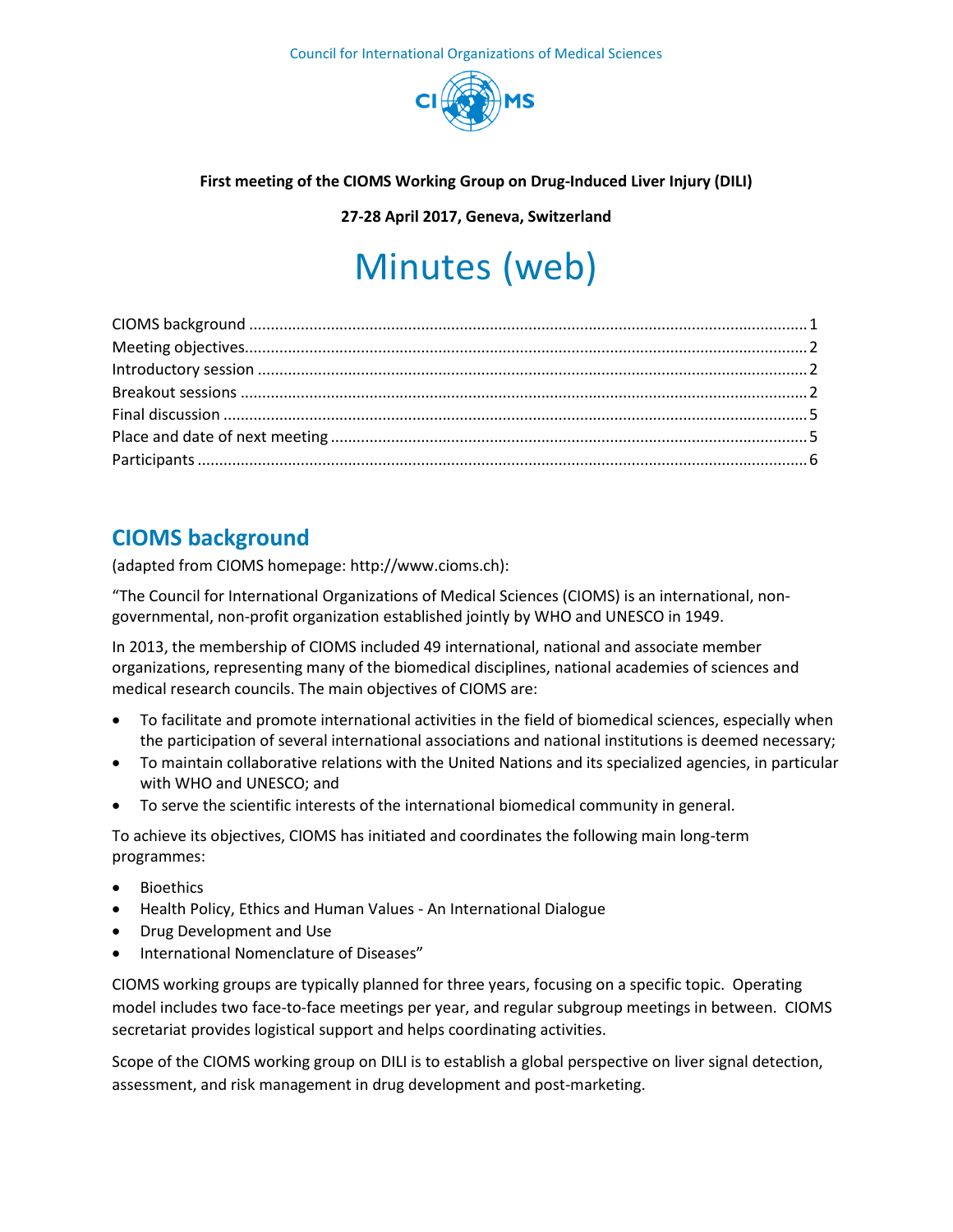

# <span id="page-1-0"></span>**Meeting objectives**

- Identify key challenges to focus on
- Develop WG business plan
- Set up subgroups to address key topics
- Identify other key DILI initiatives to interact with\*

*\*Post-meeting note: mapping the CIOMS WG to other DILI initiatives in order to avoid overlap and duplications may still have to be discussed in more depth and assigned to one of the subgroups; possibly group 3?* 

### <span id="page-1-1"></span>**Introductory session**

Short introductory presentations were given on CIOMS, as well as academic, industry, and regulatory perspectives regarding DILI. The following key discussion points emerged:

- What are adequate criteria for DILI case definition, characterization and classification of phenotypic subgroups in DILI?
- Are herbal and dietary supplements within or out of scope?
- Gaps and challenges with data collection and causality assessment pre and post marketing
- Best practices for data ascertainment, management, and analysis
- **•** Utilization of new liver safety biomarkers
- Proper communication of DILI risk to patients and prescribers
- Adequate risk management and risk minimization

Accordingly, three subgroups were formed, each with contribution from industry, academia, and regulatory agencies:

- **1. Group 1: Principles in Detection, Characterization and Risk Assessment of DILI in Clinical Trials and Post Marketing**
- **2. Group 2: Liver Safety Biomarkers: Recommended strategies for pre-marketing and postmarketing studies and efforts**
- **3. Group 3: DILI risk stratification, minimization, and communication**

### <span id="page-1-2"></span>**Breakout sessions**

#### **Group 1**

#### **Focus areas:**

• Definition of DILI phenotypes only only of Clinical The Prepatocellular

- Cholestatic
- Mixed
- Chronic steatosis/ steatohepatitis
- Acute on chronic liver failure
- Chronic liver injury post
	- hepatocellular DILI
- **Others**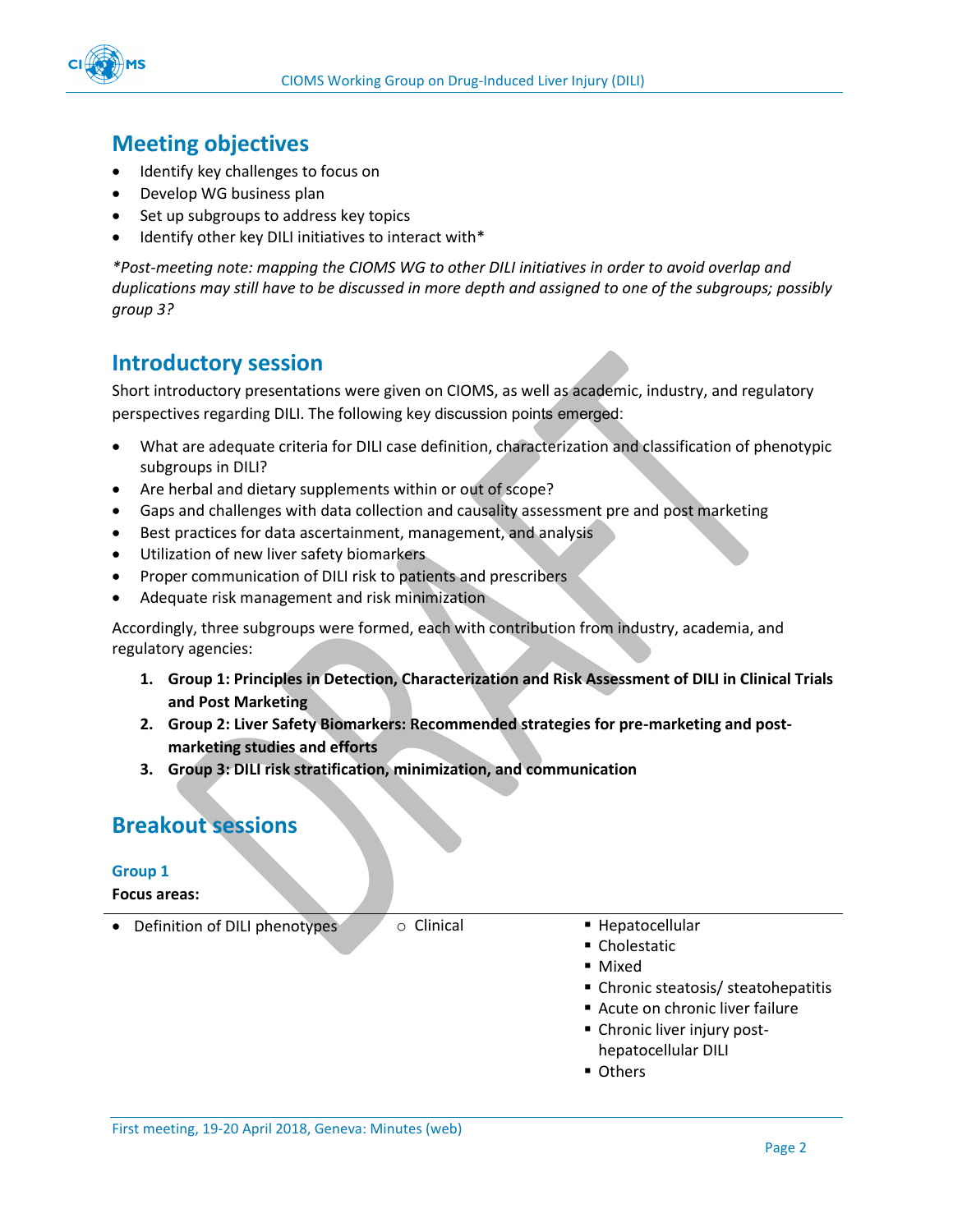

|                                       | o Related to specific<br>therapies                                                                                                                                                                 | Immunotherapy<br>Other biologics                    |
|---------------------------------------|----------------------------------------------------------------------------------------------------------------------------------------------------------------------------------------------------|-----------------------------------------------------|
| Data Ascertainment                    | o Minimal required<br>data<br>$\circ$ Clinical narrative<br>o Biological samples<br>$\circ$ Liver biopsy                                                                                           |                                                     |
| <b>Data Collection Forms</b>          |                                                                                                                                                                                                    |                                                     |
| Data Analysis in Clinical Trials      | o Interpretation of liver<br>injury signals<br>o Cases of interest<br>o Imbalance of ALT and<br>AST elevation (for<br>hepatocellular)<br>o Imbalance of ALT &<br>TBL elevation<br>o Hy's Law cases |                                                     |
|                                       | o Visual/graphical tools                                                                                                                                                                           | · eDISH<br>■ Others                                 |
| Data Analysis Post Marketing          | o Importance of<br>reporting<br>$\circ$ Report quality                                                                                                                                             |                                                     |
|                                       | ○ Who is reporting?                                                                                                                                                                                | • Drug companies<br>• Clinicians<br>■ Others        |
|                                       | o Clinical narratives                                                                                                                                                                              | Clinical history<br>Differential Diagnosis          |
|                                       | Databases<br>$\circ$                                                                                                                                                                               | ■ FAER<br><b>EUDRA Vigilance</b><br>• PMDA Database |
| <b>Causality Assessment</b>           | o Methods                                                                                                                                                                                          | ■ RUCAM<br>■ Expert opinion<br>Others               |
| <b>Group 2</b><br><b>Focus areas:</b> |                                                                                                                                                                                                    |                                                     |
| Limitations of standard markers       |                                                                                                                                                                                                    |                                                     |
| Definition of biomarker categories    | o Quality                                                                                                                                                                                          | Known valid                                         |

- Probable valid
- **Exploratory**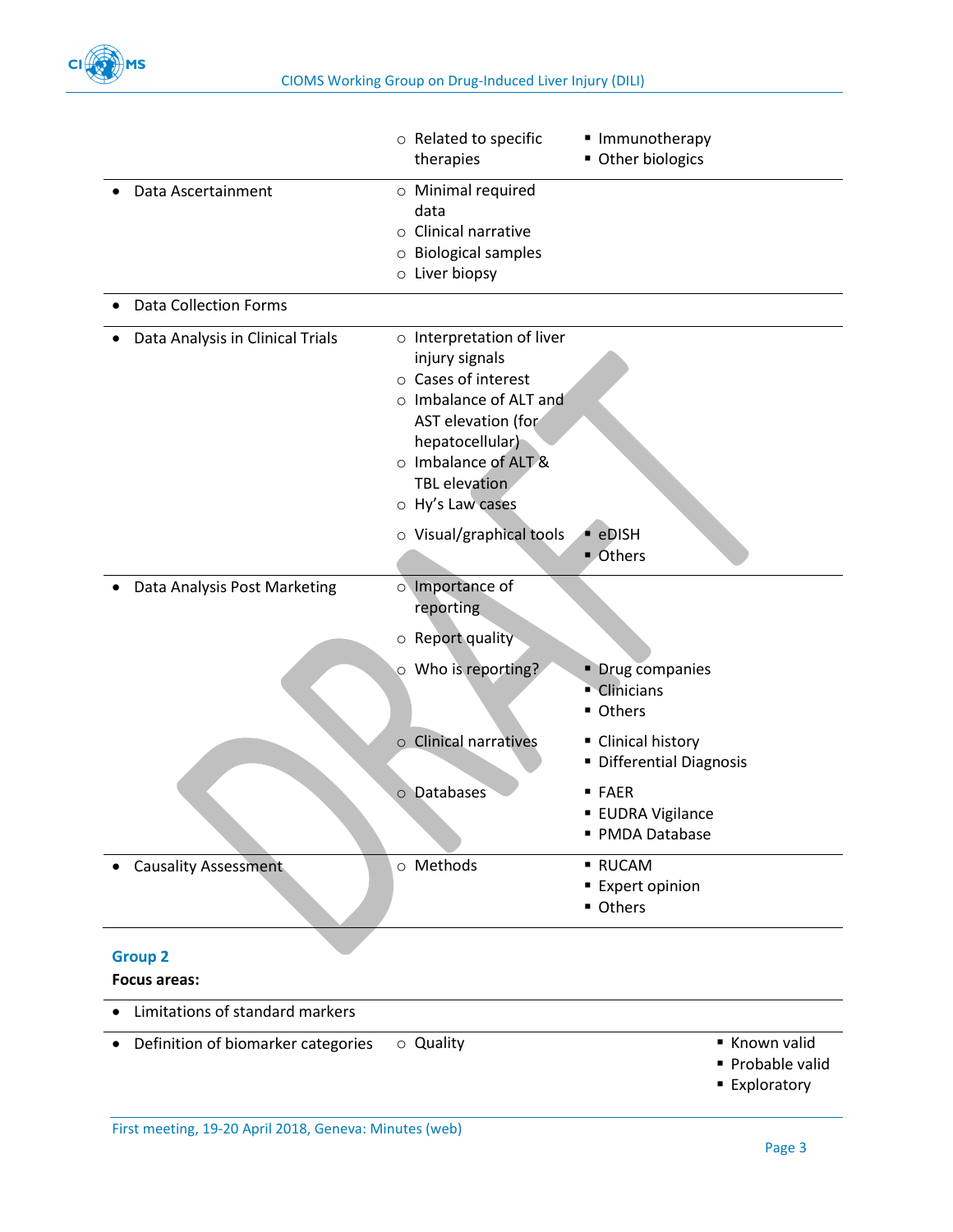

|                                                                                         |                               | $\circ$ Type                                                                                                                                                                                                                 | · Diagnostic<br>Prognostic |
|-----------------------------------------------------------------------------------------|-------------------------------|------------------------------------------------------------------------------------------------------------------------------------------------------------------------------------------------------------------------------|----------------------------|
|                                                                                         |                               |                                                                                                                                                                                                                              | Predictive                 |
| Associated (patho)physiological<br>processes                                            | $\circ$<br>$\circ$<br>$\circ$ | o Hepatocellular injury<br>Cholestatic injury<br>Mitochondrial injury<br>Hepatocellular regeneration<br>Immune activation<br>o Functional capacity<br>o Mechanistic (apoptosis vs necrosis)<br>Drug-protein adduct formation |                            |
| <b>Considerations for biomarker</b><br>qualification                                    |                               |                                                                                                                                                                                                                              |                            |
| Adequate interpretation of<br>biomarker results                                         |                               |                                                                                                                                                                                                                              |                            |
| Relevant sample material                                                                | $\circ$<br>$\Omega$           | o Whole blood<br>$\circ$ Serum<br>o Lymphocytes<br>o DNA<br>Urine<br>o Stool<br>Liver tissue                                                                                                                                 |                            |
| Relevant time points by matrix                                                          | Ω                             | $\circ$ Screening<br>o Baseline<br>On treatment<br>o End of treatment<br>o Follow-up: post-treatment observation<br>time dependent on biomarker half-life                                                                    |                            |
| Ethical issues, content and<br>language of ICF for biomarker<br>sampling and assessment |                               |                                                                                                                                                                                                                              |                            |
| Sampling and storage processes.<br>for biomarker collection                             |                               |                                                                                                                                                                                                                              |                            |
| Collection in control groups,<br>definition of healthy controls                         |                               |                                                                                                                                                                                                                              |                            |
| Storage time                                                                            | $\circ$                       | 5 -10 years post regulatory approval?                                                                                                                                                                                        |                            |
| Challenges for sample collection<br>post marketing                                      |                               | o Lack of baseline<br>o Heterogeneous presentation at time of<br>diagnosis<br>o Sampling without incentive                                                                                                                   |                            |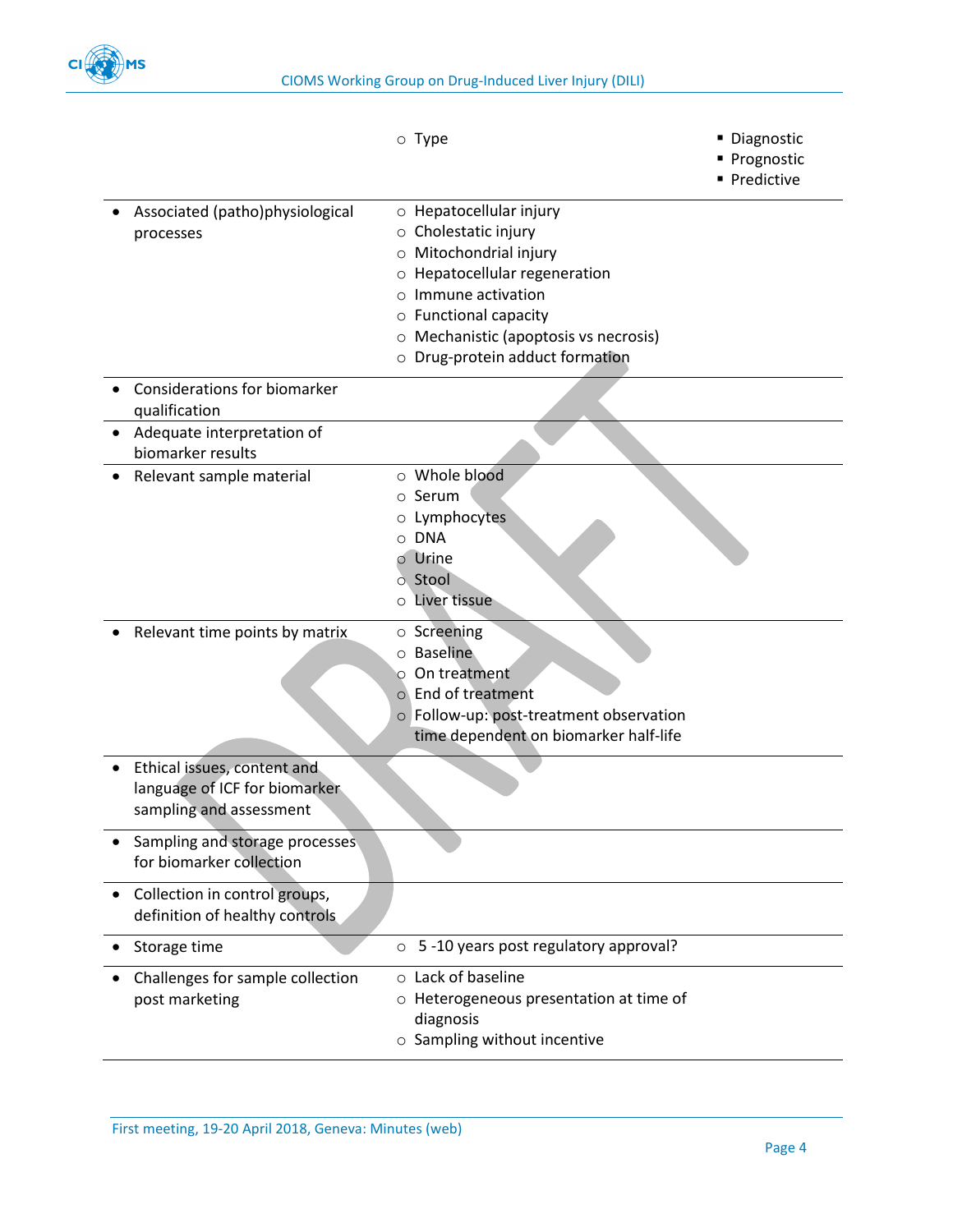

#### **Group 3**

#### **Focus areas:**

|           | Quantitative and qualitative risk           |                                                                                                                        |
|-----------|---------------------------------------------|------------------------------------------------------------------------------------------------------------------------|
| $\bullet$ | Risk severity according to<br>phenotype     |                                                                                                                        |
| $\bullet$ | <b>Risk factors</b>                         | o Age<br>○ Gender<br>$\circ$ Time to onset<br>$\circ$ Co-medications<br>$\circ$ Interactions<br>○ Administration route |
|           | Differentiation by indication               | $\circ$ Oncology<br>o Cardiovascular                                                                                   |
|           | Current labelling in each<br>country/region |                                                                                                                        |
|           | Risk mitigation measures                    |                                                                                                                        |
|           |                                             |                                                                                                                        |

### <span id="page-4-0"></span>**Final discussion**

It was envisaged that the next face-to-face meeting should be around October. By then, an early draft of the report should be available. Subgroup chairs will lead the compilation of the draft.

The core document should focus on robust recommendations. Perspectives more bound to change over time should go in appendices.

Recommendations in the report will not have binding character, but will reflect consensus opinion of the CIOMS DILI group.

The audience of the paper will be across public stakeholders, regulatory bodies, investigators, and practitioners.

A project platform, e.g. SharePoint, Dropbox etc. is desirable. The CIOMS Secretariat may be able to help with that.

## <span id="page-4-1"></span>**Place and date of next meeting**

*Post-meeting note: The meeting was scheduled to take place in Málaga, Spain, on 14–15 November 2017.*